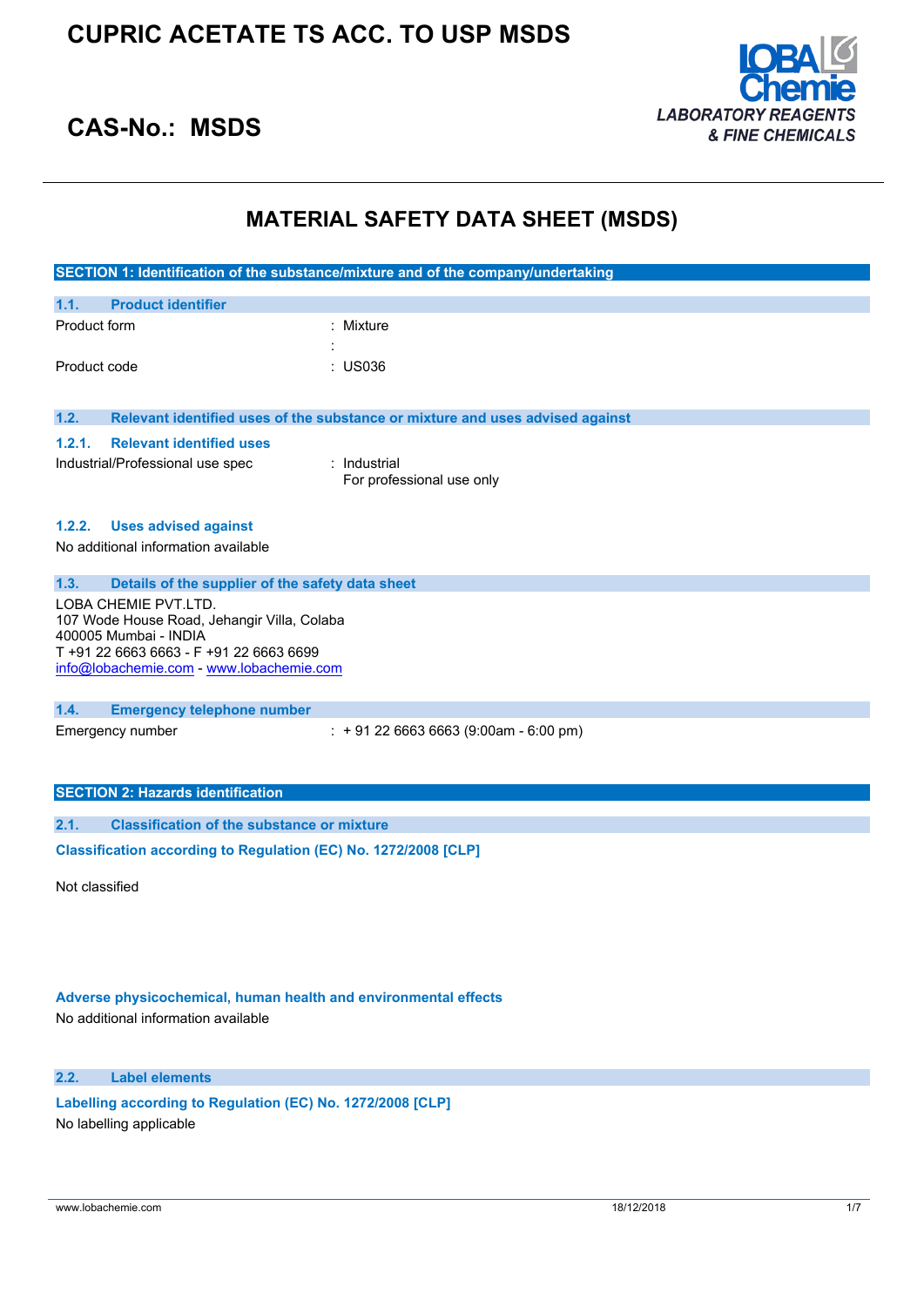Safety Data Sheet

### **2.3. Other hazards**

No additional information available

| <b>SECTION 3: Composition/information on ingredients</b> |                   |  |  |  |
|----------------------------------------------------------|-------------------|--|--|--|
| 3.1.                                                     | <b>Substances</b> |  |  |  |
|                                                          | Not applicable    |  |  |  |
|                                                          |                   |  |  |  |
|                                                          |                   |  |  |  |
| 3.2.                                                     | <b>Mixtures</b>   |  |  |  |

This mixture does not contain any substances to be mentioned according to the criteria of section 3.2 of REACH annex II

|                      | <b>SECTION 4: First aid measures</b>                        |                                                                                                                                                                                   |
|----------------------|-------------------------------------------------------------|-----------------------------------------------------------------------------------------------------------------------------------------------------------------------------------|
| 4.1.                 | <b>Description of first aid measures</b>                    |                                                                                                                                                                                   |
|                      | First-aid measures after inhalation                         | Remove person to fresh air and keep comfortable for breathing. Give oxygen or<br>artificial respiration if necessary. If you feel unwell, seek medical advice.                    |
|                      | First-aid measures after skin contact                       | Gently wash with plenty of soap and water.                                                                                                                                        |
|                      | First-aid measures after eye contact                        | Remove contact lenses, if present and easy to do. Continue rinsing. Rinse cautiously<br>with water for several minutes. If eye irritation persists: Get medical advice/attention. |
|                      | First-aid measures after ingestion                          | Rinse mouth out with water. If you feel unwell, seek medical advice.                                                                                                              |
| 4.2.                 | Most important symptoms and effects, both acute and delayed |                                                                                                                                                                                   |
|                      | No additional information available                         |                                                                                                                                                                                   |
| 4.3.                 |                                                             | Indication of any immediate medical attention and special treatment needed                                                                                                        |
|                      | Treat symptomatically.                                      |                                                                                                                                                                                   |
|                      | <b>SECTION 5: Firefighting measures</b>                     |                                                                                                                                                                                   |
|                      |                                                             |                                                                                                                                                                                   |
| 5.1.                 | <b>Extinguishing media</b>                                  |                                                                                                                                                                                   |
|                      | Suitable extinguishing media                                | : dry chemical powder, alcohol-resistant foam, carbon dioxide (CO2).                                                                                                              |
|                      | Unsuitable extinguishing media                              | : Do not use extinguishing media containing water.                                                                                                                                |
| 5.2.                 | Special hazards arising from the substance or mixture       |                                                                                                                                                                                   |
|                      | No additional information available                         |                                                                                                                                                                                   |
| 5.3.                 | <b>Advice for firefighters</b>                              |                                                                                                                                                                                   |
|                      | Protection during firefighting                              | : Do not attempt to take action without suitable protective equipment.                                                                                                            |
|                      | <b>SECTION 6: Accidental release measures</b>               |                                                                                                                                                                                   |
|                      |                                                             |                                                                                                                                                                                   |
| 6.1.                 |                                                             | Personal precautions, protective equipment and emergency procedures                                                                                                               |
| 6.1.1.               | For non-emergency personnel                                 |                                                                                                                                                                                   |
|                      | Emergency procedures                                        | : Avoid contact with skin, eyes and clothing.                                                                                                                                     |
| 6.1.2.               | For emergency responders                                    |                                                                                                                                                                                   |
| Protective equipment |                                                             | : Use personal protective equipment as required.                                                                                                                                  |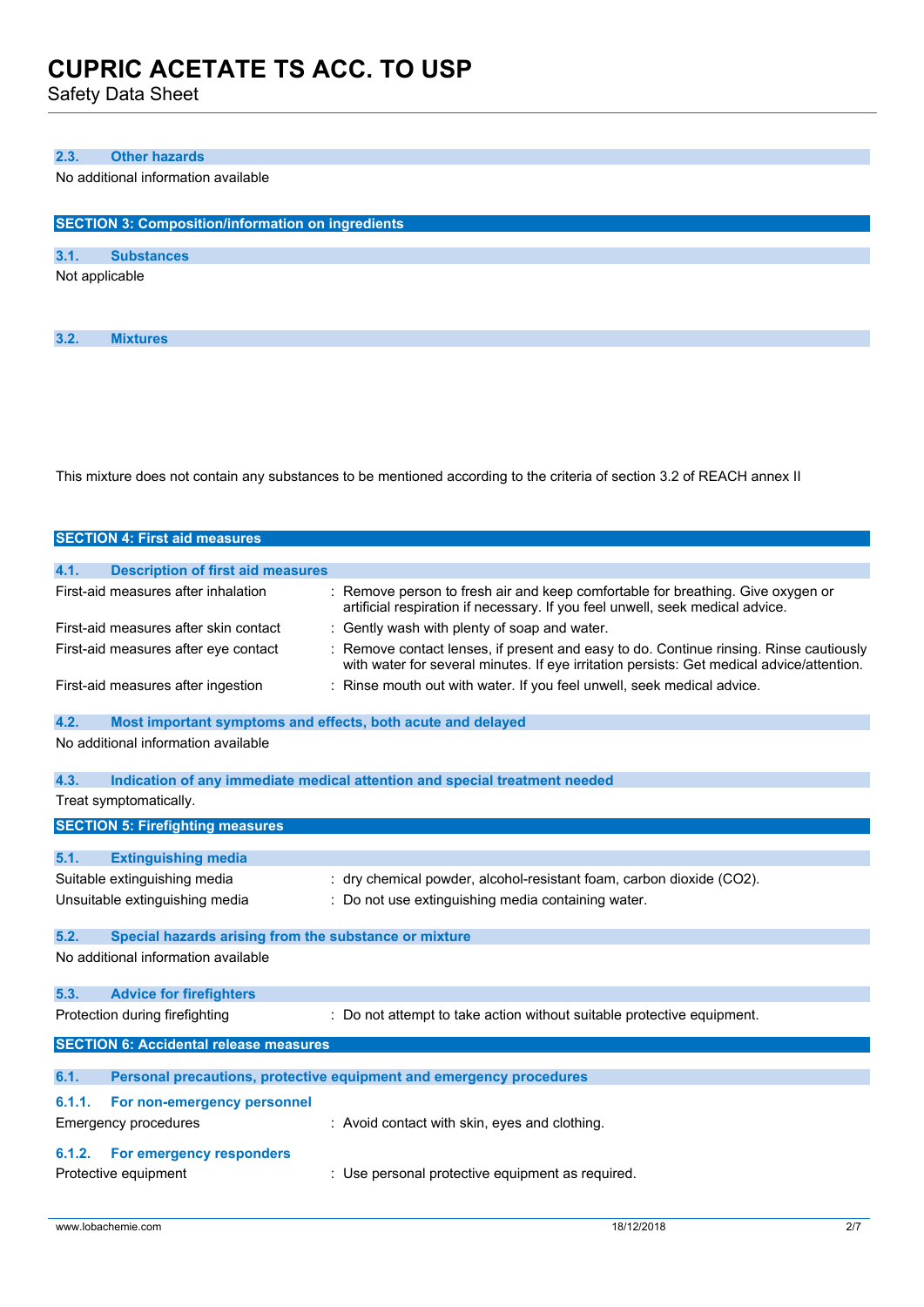Safety Data Sheet

| 6.2. | <b>Environmental precautions</b>                             |                                                                                                                            |  |  |
|------|--------------------------------------------------------------|----------------------------------------------------------------------------------------------------------------------------|--|--|
|      | Avoid release to the environment.                            |                                                                                                                            |  |  |
|      |                                                              |                                                                                                                            |  |  |
| 6.3. | Methods and material for containment and cleaning up         |                                                                                                                            |  |  |
|      | Methods for cleaning up                                      | : Clean up immediately by sweeping or vacuum.                                                                              |  |  |
| 6.4. | <b>Reference to other sections</b>                           |                                                                                                                            |  |  |
|      | No additional information available                          |                                                                                                                            |  |  |
|      | <b>SECTION 7: Handling and storage</b>                       |                                                                                                                            |  |  |
|      |                                                              |                                                                                                                            |  |  |
| 7.1. | <b>Precautions for safe handling</b>                         |                                                                                                                            |  |  |
|      | Precautions for safe handling                                | : Avoid contact with skin and eyes.                                                                                        |  |  |
|      | Hygiene measures                                             | : Wash hands and other exposed areas with mild soap and water before eating,<br>drinking or smoking and when leaving work. |  |  |
| 7.2. | Conditions for safe storage, including any incompatibilities |                                                                                                                            |  |  |
|      | Storage conditions                                           | : Store in original container or corrosive resistant and/or lined container.                                               |  |  |
| 7.3. | <b>Specific end use(s)</b>                                   |                                                                                                                            |  |  |
|      | No additional information available                          |                                                                                                                            |  |  |
|      | <b>SECTION 8: Exposure controls/personal protection</b>      |                                                                                                                            |  |  |
|      |                                                              |                                                                                                                            |  |  |
| 8.1. | <b>Control parameters</b>                                    |                                                                                                                            |  |  |
|      | No additional information available                          |                                                                                                                            |  |  |

| 8.2.<br><b>Exposure controls</b>                              |                                      |
|---------------------------------------------------------------|--------------------------------------|
| Hand protection                                               | : Protective gloves                  |
| Eye protection                                                | : Chemical goggles or safety glasses |
| Skin and body protection                                      | : Wear suitable protective clothing  |
| Respiratory protection                                        | : Wear respiratory protection.       |
| <b>SECTION 9: Physical and chemical properties</b>            |                                      |
| 9.1.<br>Information on basic physical and chemical properties |                                      |
| Physical state                                                | : Liquid                             |
| Colour                                                        | Clear blue solution.                 |
| Odour                                                         | : No data available                  |
| Odour threshold                                               | : No data available                  |
| pH                                                            | : No data available                  |
| Relative evaporation rate (butylacetate=1)                    | : No data available                  |
| Melting point                                                 | : No data available                  |
| Freezing point                                                | : No data available                  |
| Boiling point                                                 | No data available<br>٠               |
|                                                               |                                      |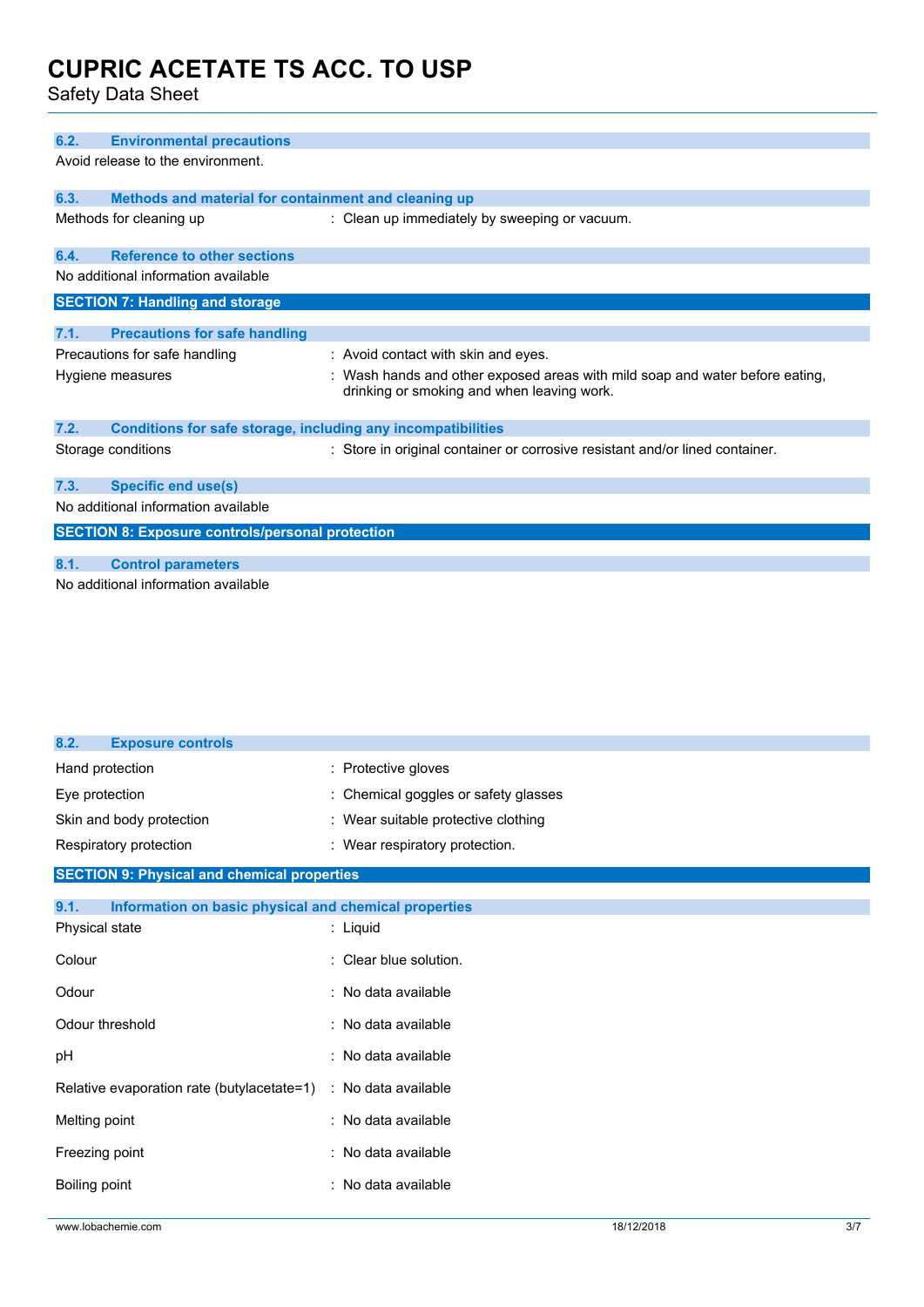### Safety Data Sheet

| Flash point                      | : No data available |
|----------------------------------|---------------------|
| Auto-ignition temperature        | : No data available |
| Decomposition temperature        | : No data available |
| Flammability (solid, gas)        | : No data available |
| Vapour pressure                  | : No data available |
| Relative vapour density at 20 °C | : No data available |
| Relative density                 | : No data available |
| Solubility                       | : No data available |
| Log Pow                          | : No data available |
| Viscosity, kinematic             | : No data available |
| Viscosity, dynamic               | : No data available |
| Explosive properties             | : No data available |
| Oxidising properties             | : No data available |
| Explosive limits                 | : No data available |

| 9.2.           | <b>Other information</b>                     |                  |  |
|----------------|----------------------------------------------|------------------|--|
|                | No additional information available          |                  |  |
|                | <b>SECTION 10: Stability and reactivity</b>  |                  |  |
| 10.1.          | <b>Reactivity</b>                            |                  |  |
|                |                                              |                  |  |
|                | No additional information available          |                  |  |
| 10.2.          | <b>Chemical stability</b>                    |                  |  |
|                | Stable under normal conditions.              |                  |  |
| 10.3.          | <b>Possibility of hazardous reactions</b>    |                  |  |
|                | No additional information available          |                  |  |
| 10.4.          | <b>Conditions to avoid</b>                   |                  |  |
|                | Direct sunlight.                             |                  |  |
| 10.5.          | <b>Incompatible materials</b>                |                  |  |
|                | No additional information available          |                  |  |
| 10.6.          | <b>Hazardous decomposition products</b>      |                  |  |
|                | No additional information available          |                  |  |
|                | <b>SECTION 11: Toxicological information</b> |                  |  |
| 11.1.          | Information on toxicological effects         |                  |  |
| Acute toxicity |                                              | : Not classified |  |
|                | Skin corrosion/irritation                    | Not classified   |  |

Serious eye damage/irritation : Not classified Respiratory or skin sensitisation : Not classified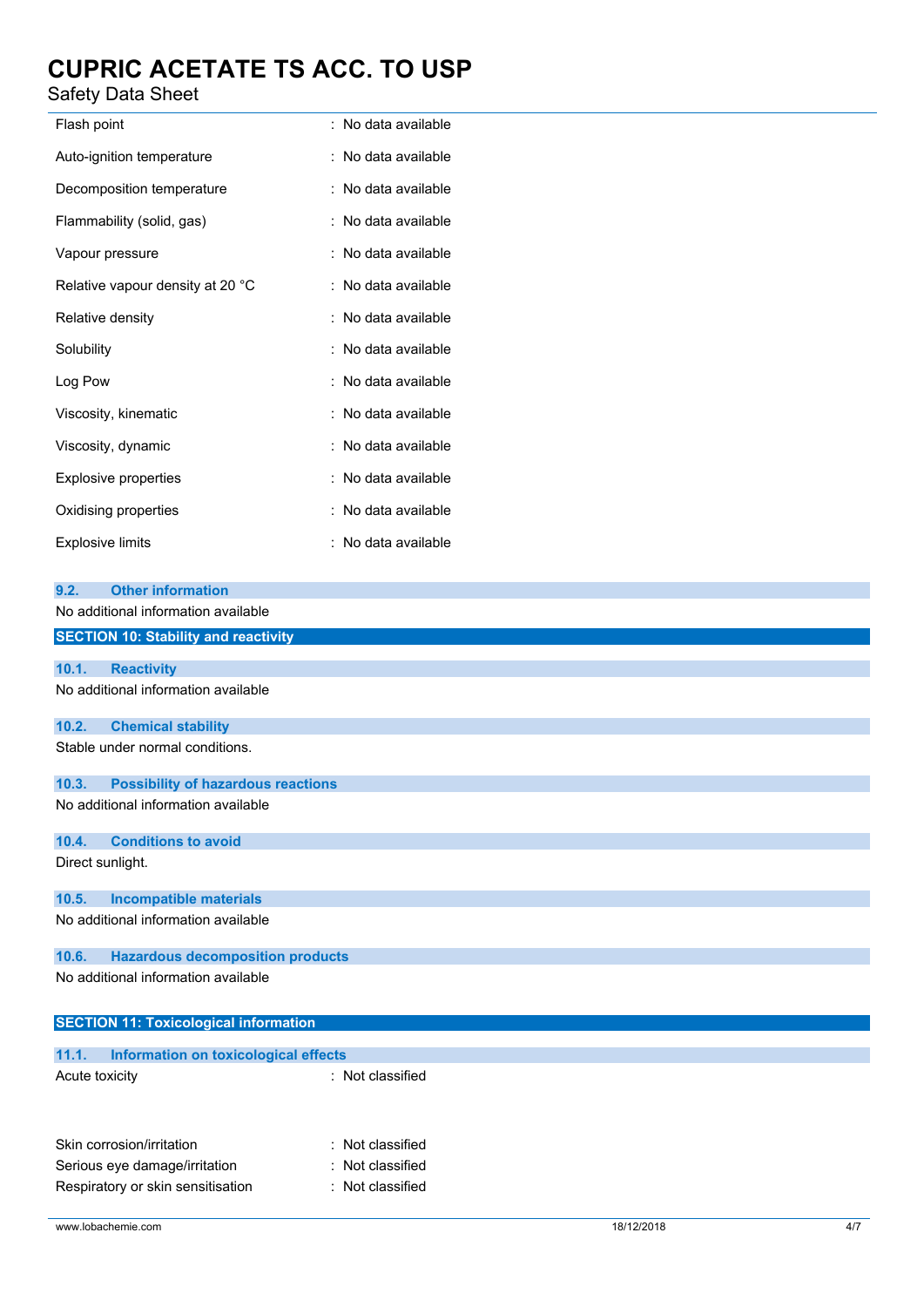Safety Data Sheet

| Germ cell mutagenicity | $\pm$ Not classified        |
|------------------------|-----------------------------|
| Carcinogenicity        | $\pm$ Not classified        |
| Reproductive toxicity  | $\pm$ Not classified        |
| STOT-single exposure   | $\therefore$ Not classified |
| STOT-repeated exposure | : Not classified            |
| Aspiration hazard      | : Not classified            |

| <b>SECTION 12: Ecological information</b>          |
|----------------------------------------------------|
|                                                    |
| 12.1.<br><b>Toxicity</b>                           |
| No additional information available                |
|                                                    |
|                                                    |
|                                                    |
|                                                    |
|                                                    |
| 12.2.<br><b>Persistence and degradability</b>      |
| No additional information available                |
|                                                    |
|                                                    |
| 12.3.<br><b>Bioaccumulative potential</b>          |
| No additional information available                |
|                                                    |
|                                                    |
| 12.4.<br><b>Mobility in soil</b>                   |
| No additional information available                |
|                                                    |
|                                                    |
| 12.5.<br><b>Results of PBT and vPvB assessment</b> |
| No additional information available                |
|                                                    |
|                                                    |
| <b>Other adverse effects</b><br>12.6.              |
| No additional information available                |
|                                                    |
| <b>SECTION 13: Disposal considerations</b>         |
| <b>Waste treatment methods</b><br>13.1.            |
|                                                    |
| No additional information available                |
| <b>SECTION 14: Transport information</b>           |
|                                                    |
| In accordance with ADR / RID / IMDG / IATA / ADN   |
|                                                    |

| $:$ Not applicable |
|--------------------|
| : Not applicable   |
| : Not applicable   |
| : Not applicable   |
| : Not applicable   |
|                    |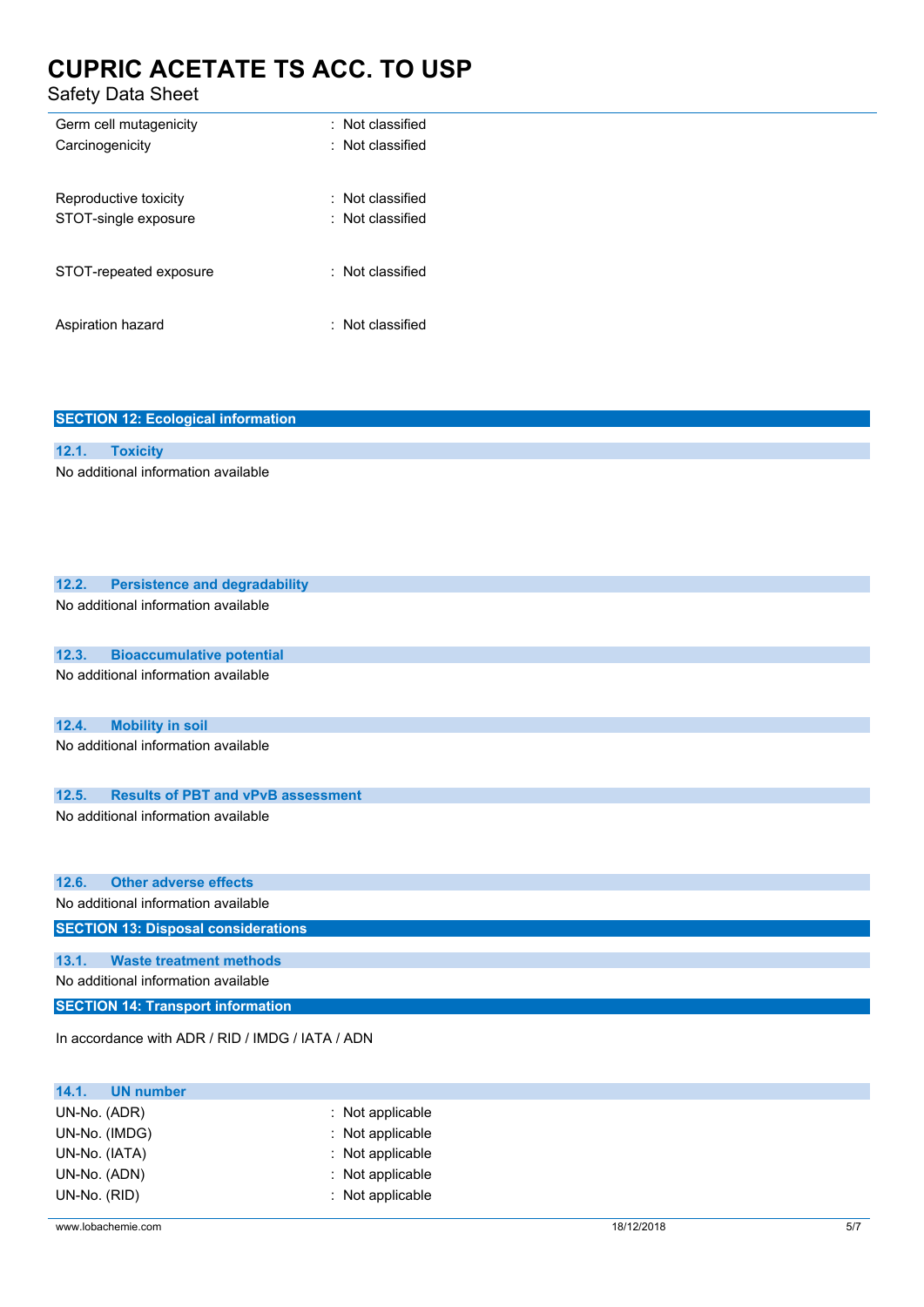Safety Data Sheet

| 14.2.<br><b>UN proper shipping name</b>    |                                          |
|--------------------------------------------|------------------------------------------|
| Proper Shipping Name (ADR)                 | : Not applicable                         |
| Proper Shipping Name (IMDG)                | : Not applicable                         |
| Proper Shipping Name (IATA)                | : Not applicable                         |
| Proper Shipping Name (ADN)                 | : Not applicable                         |
| Proper Shipping Name (RID)                 | : Not applicable                         |
|                                            |                                          |
| 14.3.<br><b>Transport hazard class(es)</b> |                                          |
| <b>ADR</b>                                 |                                          |
| Transport hazard class(es) (ADR)           | : Not applicable                         |
|                                            |                                          |
| <b>IMDG</b>                                |                                          |
| Transport hazard class(es) (IMDG)          | : Not applicable                         |
|                                            |                                          |
| <b>IATA</b>                                |                                          |
| Transport hazard class(es) (IATA)          | : Not applicable                         |
|                                            |                                          |
| <b>ADN</b>                                 |                                          |
| Transport hazard class(es) (ADN)           | : Not applicable                         |
|                                            |                                          |
| <b>RID</b>                                 |                                          |
| Transport hazard class(es) (RID)           | : Not applicable                         |
|                                            |                                          |
| 14.4.<br><b>Packing group</b>              |                                          |
| Packing group (ADR)                        | : Not applicable                         |
| Packing group (IMDG)                       | : Not applicable                         |
| Packing group (IATA)                       | : Not applicable                         |
| Packing group (ADN)                        | : Not applicable                         |
| Packing group (RID)                        | : Not applicable                         |
|                                            |                                          |
| 14.5.<br><b>Environmental hazards</b>      |                                          |
| Dangerous for the environment              | : No                                     |
| Marine pollutant                           | : No                                     |
| Other information                          | : No supplementary information available |

### **14.6. Special precautions for user**

**- Overland transport**

Not applicable

**- Transport by sea** Not applicable

**- Air transport** Not applicable

### **- Inland waterway transport**

Not applicable

### **- Rail transport**

Not applicable

**14.7. Transport in bulk according to Annex II of MARPOL 73/78 and the IBC Code**

Not applicable